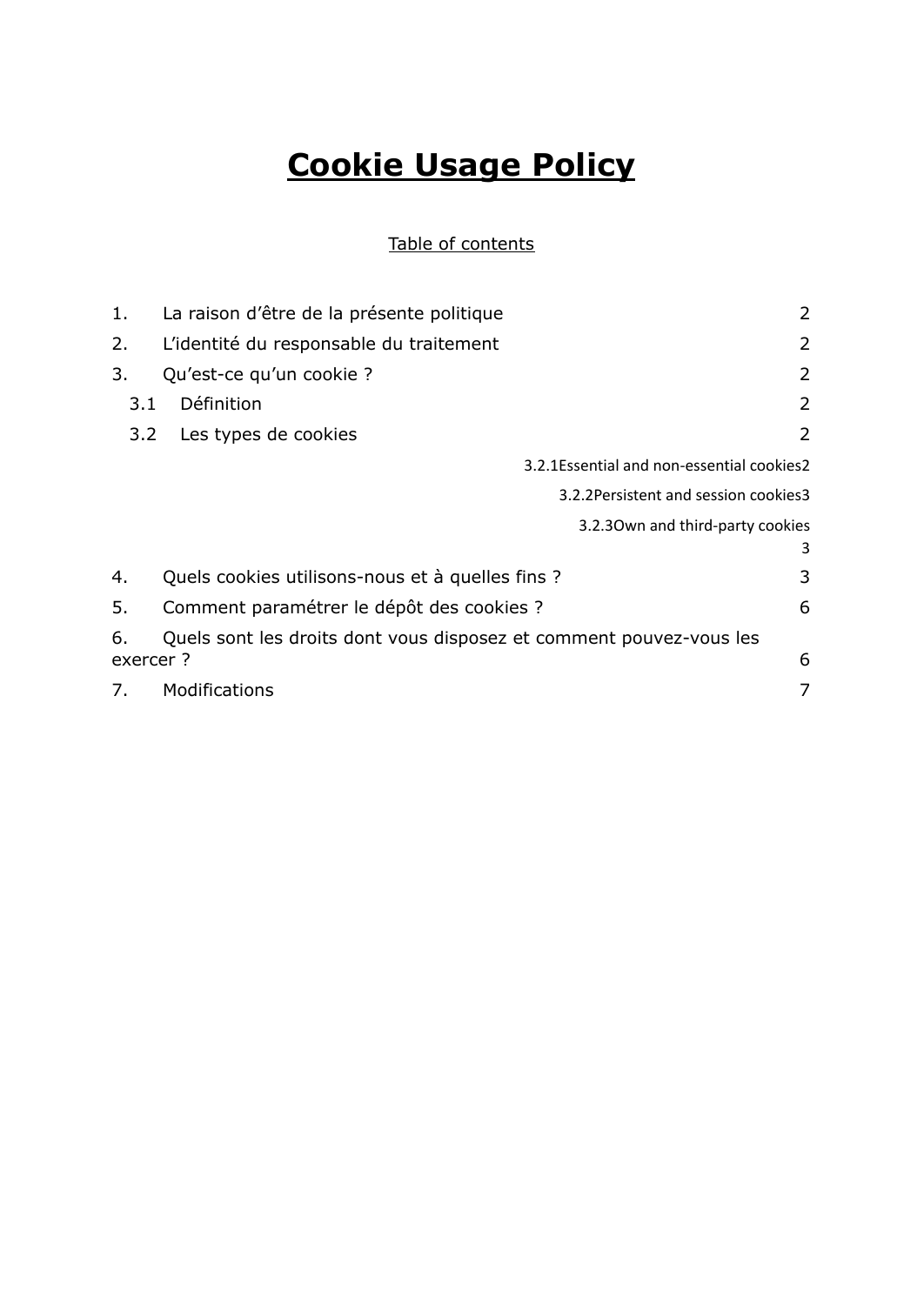# <span id="page-1-0"></span>**1. The purpose of this policy**

Your privacy is a priority for us.

In this respect, we undertake to protect the personal data of our users (hereinafter referred to as "you") collected thanks to tracers, cookies, tags, (hereinafter referred to as "cookies") and to process them in compliance with the applicable regulations, in particular the law of 13 June 2005 on electronic communications.

# <span id="page-1-1"></span>**2. The identity of the controller**

The person responsible for the processing of the data is the limited company Cartoonbase, incorporated and existing under Belgian law, with its registered office at rue du Mail 13-15, 1050 Ixelles, Belgium, registered in the Belgian commercial register of companies (Crossroads Bank for Enterprises) under company number 0461.125.924.

# <span id="page-1-2"></span>**3. What is a cookie?**

#### <span id="page-1-3"></span>3.1 Definition

Cookies are text files that contain certain information that is downloaded to your device when you visit a website. Cookies are then sent back to the original website on each subsequent visit, or when you visit a site that recognises the cookie. They allow a website to recognise a user's device and often facilitate the user experience.

#### <span id="page-1-4"></span>3.2 Types of cookies

It is possible to categorise cookies on the basis of several criteria: their essential character, their retention period, their origin, or their purpose.

#### <span id="page-1-5"></span>3.2.1 Essential and non-essential cookies

**Essential cookies** are cookies that are essential to the operation of our website. They allow you to browse our website and use the main features of our site.

**Non-essential cookies** are cookies that help personalise your user experience on our website but are not essential to its operation.

According to article 129 of the law of 13 June 2005 on electronic communications, your consent is not required for the activation of essential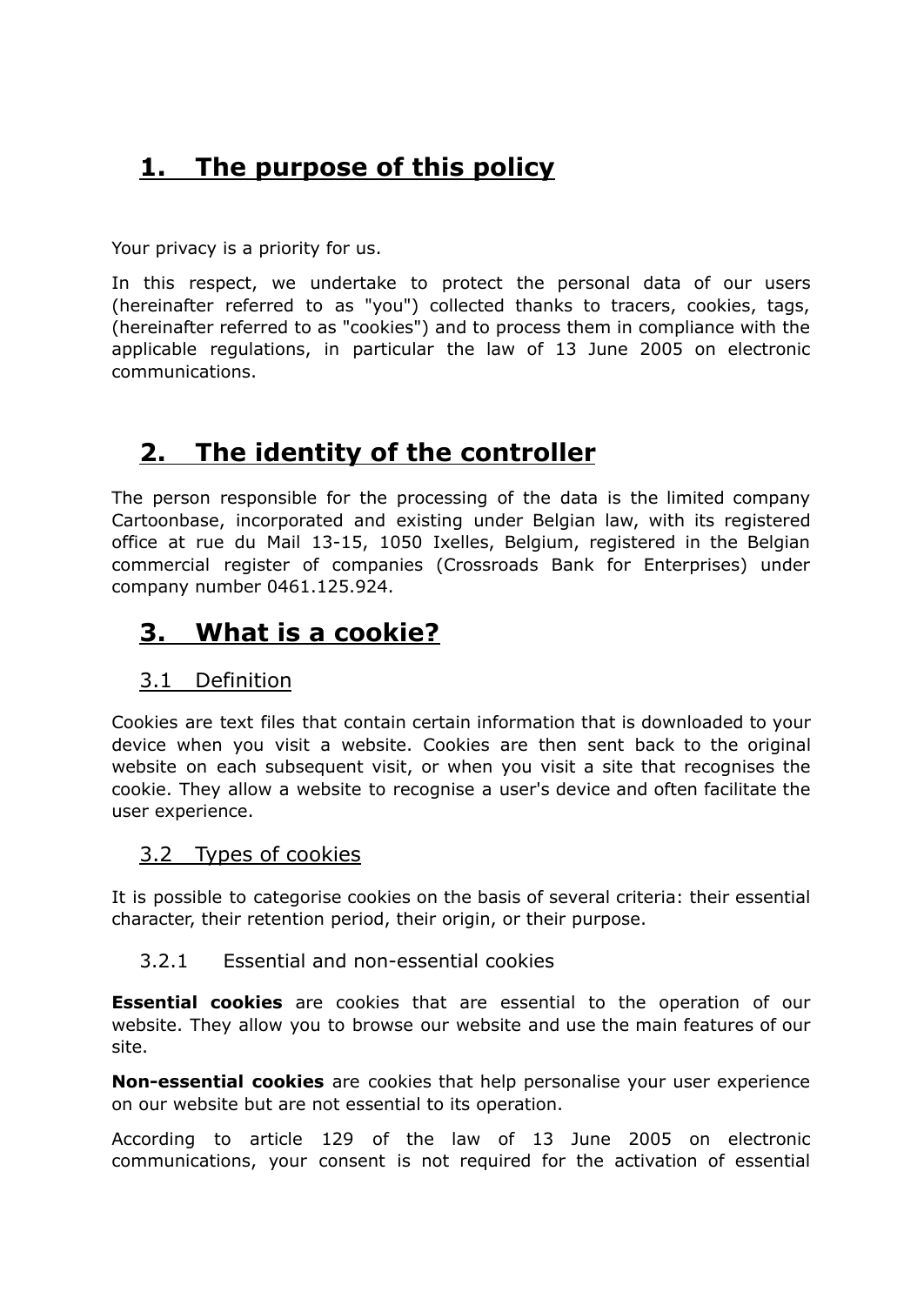cookies. Non-essential cookies cannot be used without your prior consent and are therefore the subject of the request sent to you via our cookie banner that appears on your first visit to our site.

<span id="page-2-0"></span>3.2.2 Persistent and session cookies

**Persistent or permanent cookies** remain after the session is closed. They are kept on the user's device until they expire (all persistent cookies contain an expiration date) or until the user deletes the cookies. Persistent cookies are used to collect identifying information about the user (his behaviour during a surfing session, preferences for a specific website...).

**Session cookies** only last for the duration of the visit to a website (session) and are deleted when the user closes the browser.

<span id="page-2-1"></span>3.2.3 Own and third-party cookies

**First-party cookies** belong to the site you choose to go to.

**Third-party cookies are** cookies related to the activities of third-party partners. They are imported from a site whose content can be accessed indirectly, for example via an image or a banner.

# <span id="page-2-2"></span>**4. What cookies do we use and for what purpose?**

Below is a list of our cookies and their characteristics.

| <b>Name</b> | <b>Purpose</b>                                                 | Essential/<br>non-essenti<br>al | Persistent/<br>sessional | Own/ third party + identity<br>of third party                                        | <b>Duration</b><br>of validity |  |
|-------------|----------------------------------------------------------------|---------------------------------|--------------------------|--------------------------------------------------------------------------------------|--------------------------------|--|
| _ga         | Statistics/coun<br>ting<br>and<br>of<br>tracking<br>page views | Non-essentia                    | Persistent               | Third party: Google Analytics<br>Charter:<br>https://policies.google.com/pri<br>vacy | Two years                      |  |
| _gid        | Statistics/coun<br>ting<br>and<br>of<br>tracking<br>page views | Non-essentia                    | Persistent               | Third party: Google Analytics<br>Charter:<br>https://policies.google.com/pri<br>vacy | One day                        |  |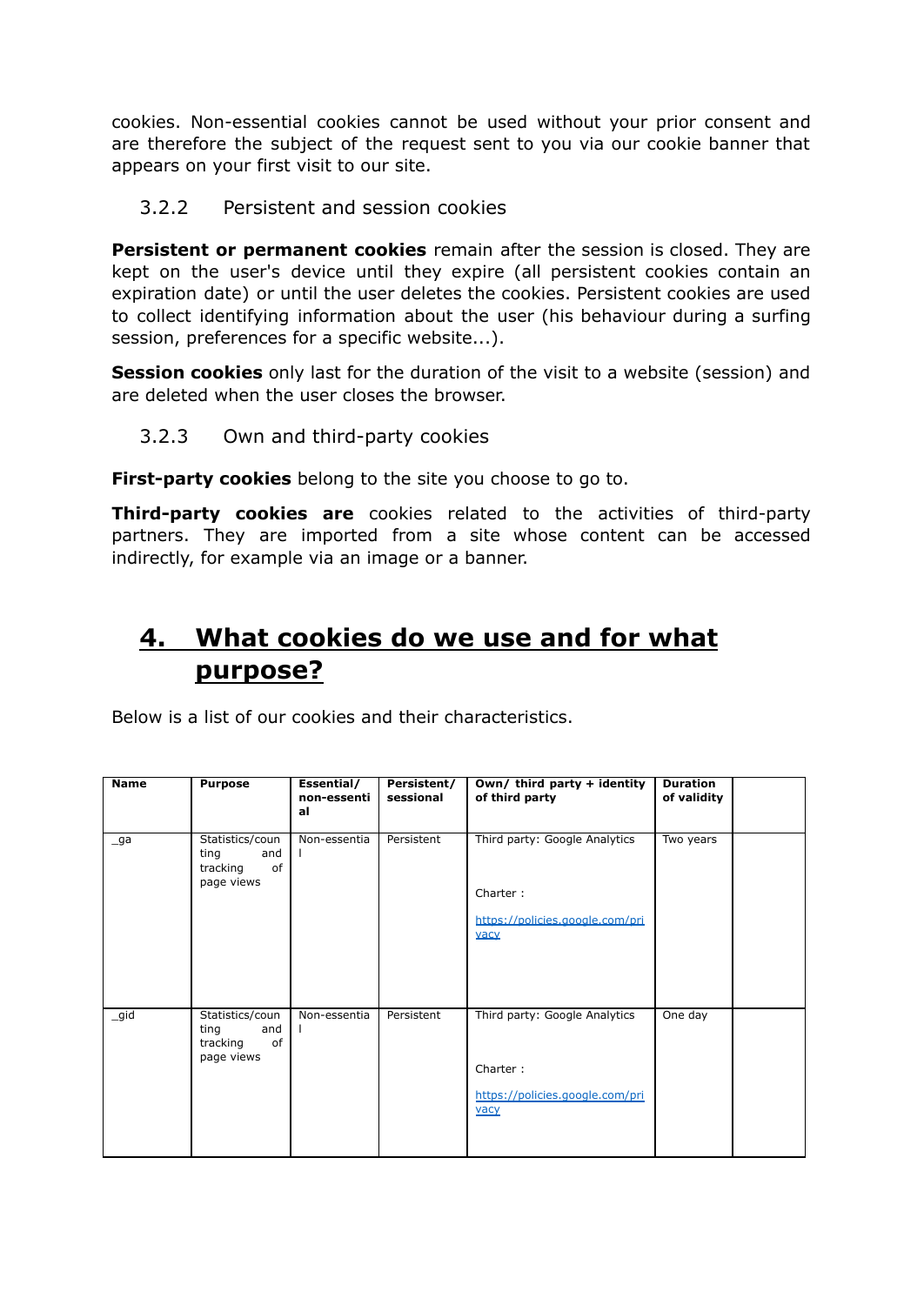| _Gcl_au                         | Marketing/Trac<br>king/Conversio<br>n registration<br>and tracking                                                                                                                                                                                                                                                                                 | Non-essentia       | Persistent | Third<br>Google<br>party:<br>Tag<br>Manager<br>Charter:<br>https://policies.google.com/pri<br>vacy | Three<br>months         |  |
|---------------------------------|----------------------------------------------------------------------------------------------------------------------------------------------------------------------------------------------------------------------------------------------------------------------------------------------------------------------------------------------------|--------------------|------------|----------------------------------------------------------------------------------------------------|-------------------------|--|
| fbp                             | Marketing/Trac<br>king/Recording<br>tracking<br>and<br>visits<br>to<br>multiple<br>websites                                                                                                                                                                                                                                                        | Non-essentia<br>L  | Persistent | Third party: Facebook<br>Charter:<br>https://www.facebook.com/pol<br>icy/cookies                   | Three<br>months         |  |
| pll_language                    | It records the<br>visitor's<br>preferred<br>language<br>to<br>support<br>multilingual<br>websites.                                                                                                                                                                                                                                                 | Essential          | Persistent | Own                                                                                                | One year                |  |
| utm_campai<br>gn                | allows you to<br>identify<br>the<br>name of the<br>product<br>campaign,<br>its<br>slogan or its<br>promotional<br>code.                                                                                                                                                                                                                            | Non-essentia       | Persistent | Third party: Google Analytics<br>Charter:<br>https://policies.google.com/pri<br>vacy               | $\overline{T}$ wo years |  |
| utm_content                     | allows you to<br>differentiate<br>between<br>similar content<br>links<br>or<br>included in the<br>same ad. For<br>example,<br>if<br>you<br>include<br>two<br>call-to-action<br>in the<br>links<br>email,<br>same<br>you can use<br>utm_content<br>and<br>assign<br>different<br>values<br>to<br>identify which<br>version<br>is<br>more effective. | Non-essentia<br>L  | Persistent | Third party: Google Analytics<br>Charter:<br>https://policies.google.com/pri<br>vacy               | Two years               |  |
| utm_mediu<br>m                  | identifies the<br>advertising or<br>marketing<br>medium (e.g.<br>banner,<br>cpc,<br>e-mail<br>newsletter).                                                                                                                                                                                                                                         | Non-essentia<br>L. | Persistent | Third party: Google Analytics<br>Charter:<br>https://policies.google.com/pri<br>vacy               | Two years               |  |
| utm_source<br><b>UTM Source</b> | allows you to<br>identify,<br>among<br>other<br>things,<br>the<br>advertiser, the<br>site and the<br>publication<br>generating<br>traffic to your<br>property (e.g.<br>google,<br>newsletter4,<br>poster).                                                                                                                                         | Non-essentia       | Persistent | Third party: Google Analytics<br>Charter:<br>https://policies.google.com/pri<br>vacy               | Two years               |  |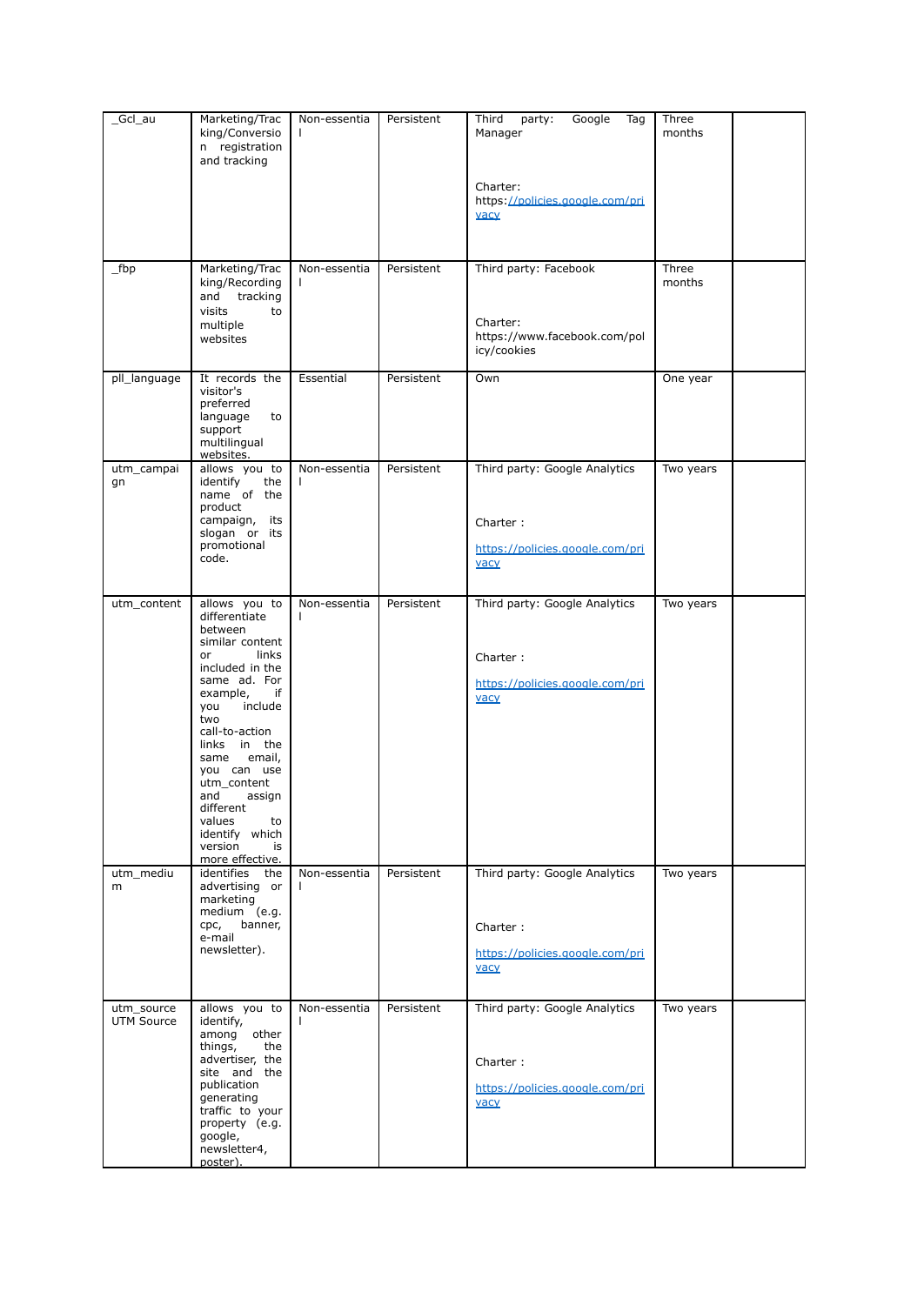| utm_term   | is<br>used<br>to      | Non-essentia | Persistent | Third party: Google Analytics   | Two years |  |
|------------|-----------------------|--------------|------------|---------------------------------|-----------|--|
| UTM Term   | identify              |              |            |                                 |           |  |
|            | keywords              |              |            |                                 |           |  |
|            | associated            |              |            |                                 |           |  |
|            | with                  |              |            | Charter:                        |           |  |
|            | commercial            |              |            |                                 |           |  |
|            | links. If you         |              |            | https://policies.google.com/pri |           |  |
|            | are manually          |              |            |                                 |           |  |
|            | adding one to         |              |            | vacy                            |           |  |
|            | the purchased         |              |            |                                 |           |  |
|            | keyword               |              |            |                                 |           |  |
|            | campaigns,            |              |            |                                 |           |  |
|            | you must also         |              |            |                                 |           |  |
|            | use utm term          |              |            |                                 |           |  |
|            | to specify the        |              |            |                                 |           |  |
|            | keywords.             |              |            |                                 |           |  |
|            |                       |              |            |                                 |           |  |
| cb-enabled | This cookie is        | Essential    | Persistent | Own                             | Two years |  |
|            | associated            |              |            |                                 |           |  |
|            | with a<br>free        |              |            |                                 |           |  |
|            | that<br>script        |              |            |                                 |           |  |
|            | displays<br>a         |              |            |                                 |           |  |
|            | cookie<br>alert       |              |            |                                 |           |  |
|            | notice on a           |              |            |                                 |           |  |
|            | website. It is        |              |            |                                 |           |  |
|            | used to record        |              |            |                                 |           |  |
|            | when the user         |              |            |                                 |           |  |
|            | rejected<br>the       |              |            |                                 |           |  |
|            | notice so that        |              |            |                                 |           |  |
|            | it<br>does<br>not     |              |            |                                 |           |  |
|            | reappear<br>on        |              |            |                                 |           |  |
|            | subsequent<br>visits. |              |            |                                 |           |  |

# <span id="page-4-0"></span>**5. How do I set the parameters for depositing cookies?**

You can enable, disable or delete cookies on your device via our settings centre, by clicking here [URL to where user can go to enable/disable cookies by category].

If you want to allow, reject or delete cookies on your device, you can also go to your browser settings. To do this, follow the instructions provided by your browser (usually located under the "Help", "Tools" or "Edit" tab). If you choose to disable cookies, some features of our website will not work. Rejecting a cookie or categories of cookies does not delete all cookies from your device, this deletion is a separate operation to be performed in your browser.

For your information, you will find below the pages explaining the procedure for some commonly used browsers:

Mozilla Firefox: https:

Google Chrome: https://support.google.com/accounts/answer/61416?hl=fr&ref\_topic=2373959

Microsoft **Edge:** 

https://support.microsoft.com/fr-be/help/4468242/microsoft-edge-browsing-dat a-and-privacy-microsoft-privacy

Safari: https://support.apple.com/fr-be/guide/safari/sfri11471/mac